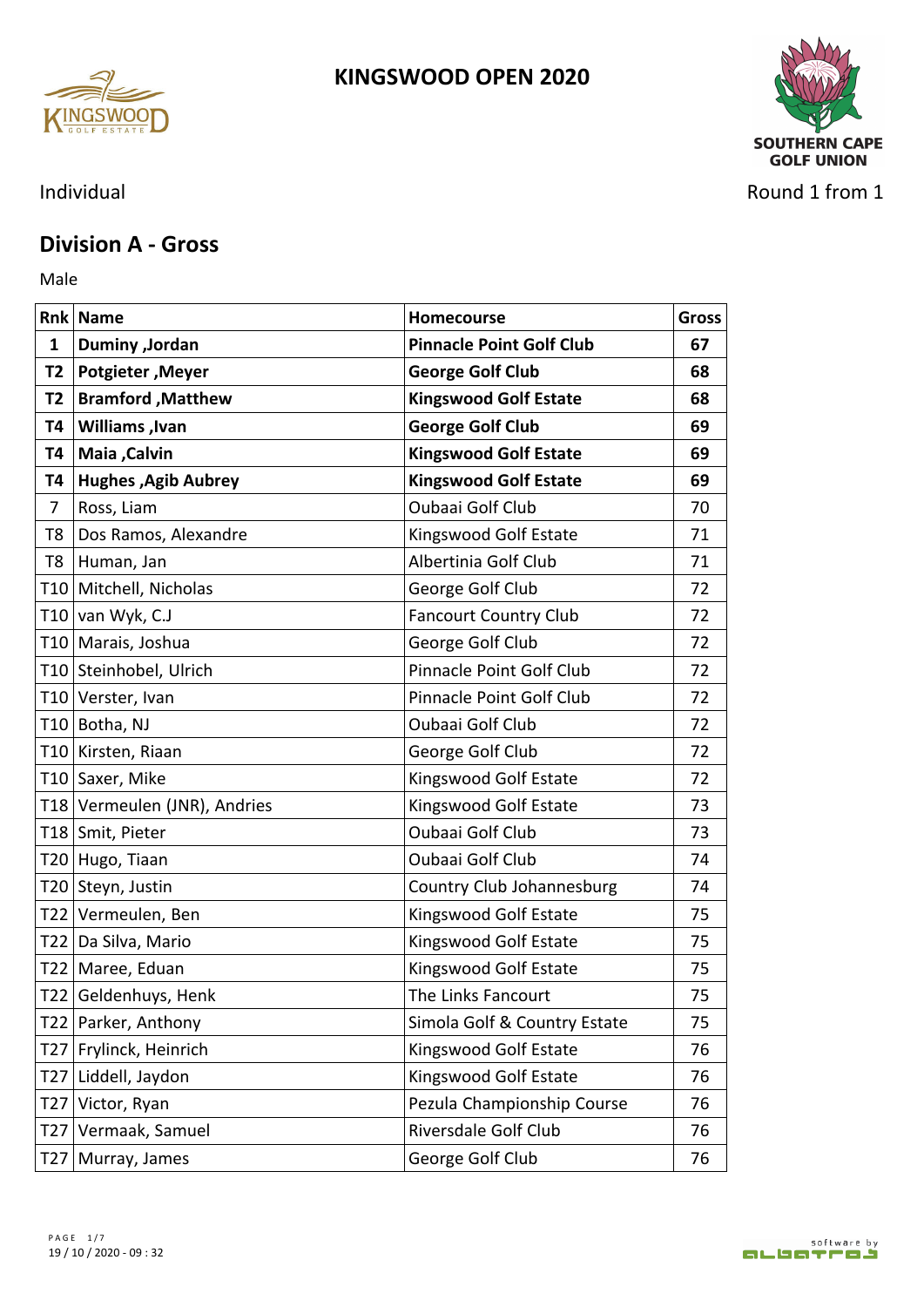| T27 Muller, Arno          | Pinnacle Point Golf Club     | 76 |
|---------------------------|------------------------------|----|
| T27 Strauss, Johann       | Mossel Bay Golf Club         | 76 |
| T27 Malan, Daren          | Kingswood Golf Estate        | 76 |
| T35   Barnard, Juan       | George Golf Club             | 77 |
| T35 Conradie, Kyle        | <b>Oubaai Golf Club</b>      | 77 |
| T35 Thomas, Justin        | Oubaai Golf Club             | 77 |
| T35 Human, Hans-Jurie     | <b>Oubaai Golf Club</b>      | 77 |
| 39 Barnard, Ian           | George Golf Club             | 78 |
| T40 Nathwani, Jay         | Kingswood Golf Estate        | 79 |
| T40 Schiefner, Morris     | <b>Fancourt Country Club</b> | 79 |
| T40 Daubern, Graham       | <b>Oubaai Golf Club</b>      | 79 |
| T40 Muller, Kass          | Mossel Bay Golf Club         | 79 |
| T44 Damans, Garnet        | Riversdale Golf Club         | 81 |
| T44 Heuer, Greg           | Pinnacle Point Golf Club     | 81 |
| T44 Quinn, Liam           | Simola Golf & Country Estate | 81 |
| T44   Melville, Dylan     | <b>Oubaai Golf Club</b>      | 81 |
| T44 Malgas, William       | <b>Oudtshoorn Golf Club</b>  | 81 |
| T49 November, Grant       | George Golf Club             | 82 |
| T49 Kotze, Ruan           | Knysna Golf Club             | 82 |
| T51 van der Walt, Desmond | Pinnacle Point Golf Club     | 83 |
| T51 Melville, Ryan        | Oubaai Golf Club             | 83 |
| T51 Botha, Michael        | <b>Fancourt Country Club</b> | 83 |
| T51 Lategan, Gean         | Pinnacle Point Golf Club     | 83 |
| 55   Walker, Chad         | Pezula Championship Course   | 84 |
| T56 Ludick, Clive         | Kingswood Golf Estate        | 85 |
| T56 Nortje, Michael       | George Golf Club             | 85 |
| T56 Dewee, Bennet         | Ladismith Golf Club          | 85 |
| 59 Philander, Pietie      | George Golf Club             | 86 |
| 60 Jacobs, Nathan         | <b>Oubaai Golf Club</b>      | 90 |

## **Division A - Net**

Male

|    | <b>Rnk Name</b>                | <b>Homecourse</b>                | <b>Net</b> |
|----|--------------------------------|----------------------------------|------------|
|    | <b>Bramford, Matthew</b>       | <b>Kingswood Golf Estate</b>     | 66         |
| 2  | <b>Steyn</b> , Justin          | <b>Country Club Johannesburg</b> | 67         |
| 3  | Andries (JNR), Vermeulen (JNR) | <b>Kingswood Golf Estate</b>     | 68         |
| T4 | Potgieter, Meyer               | George Golf Club                 | 69         |
| Т4 | Human, Jan                     | Albertinia Golf Club             | 69         |
| Т4 | Smit, Pieter                   | <b>Oubaai Golf Club</b>          | 69         |
| T7 | Vermeulen, Ben                 | Kingswood Golf Estate            | 71         |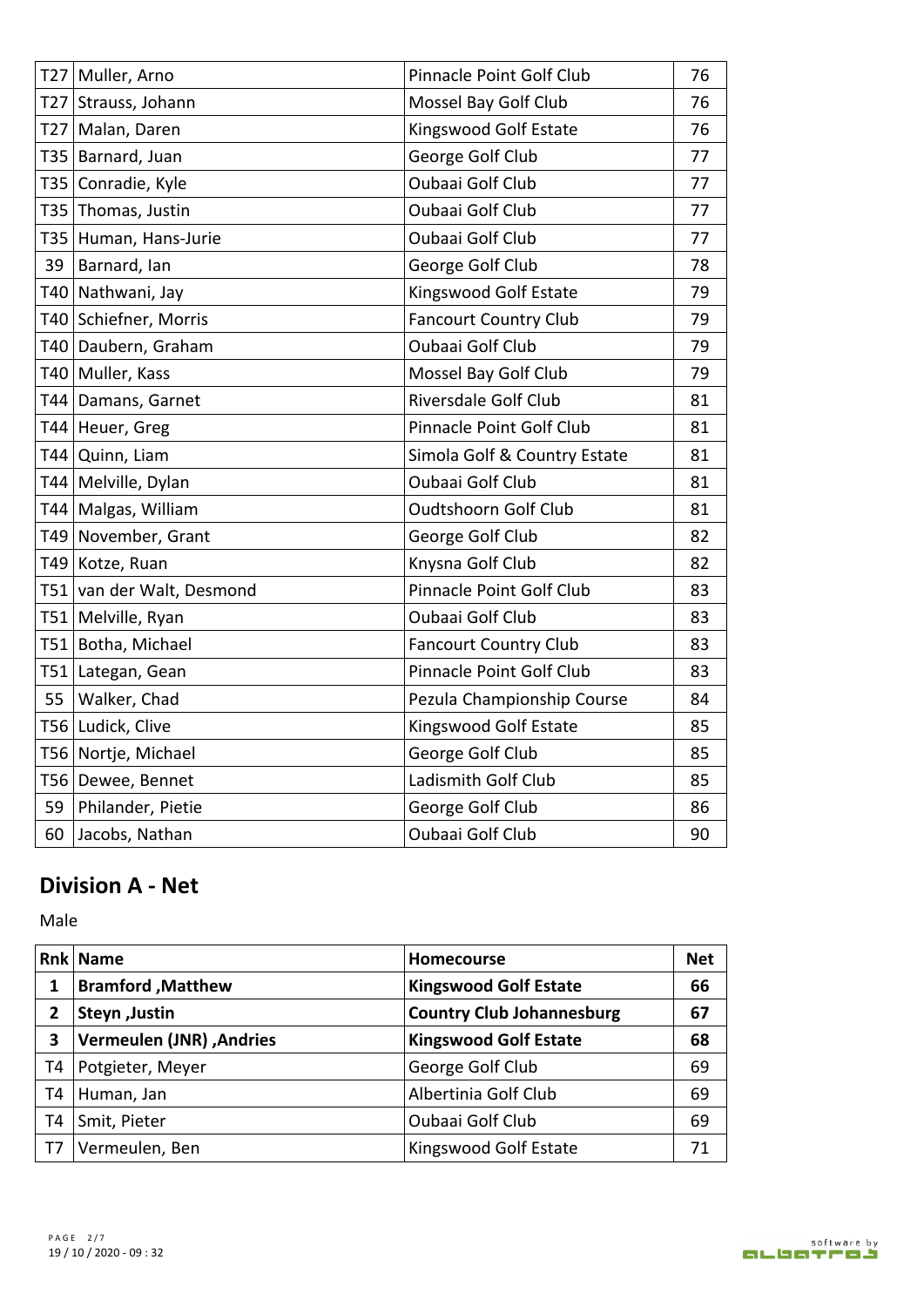|    | T7   Maree, Eduan           | Kingswood Golf Estate        | 71 |
|----|-----------------------------|------------------------------|----|
| T7 | Verster, Ivan               | Pinnacle Point Golf Club     | 71 |
|    | T7   Dos Ramos, Alexandre   | Kingswood Golf Estate        | 71 |
| T7 | Strauss, Johann             | Mossel Bay Golf Club         | 71 |
| T7 | Kirsten, Riaan              | George Golf Club             | 71 |
|    | T13 Williams, Ivan          | George Golf Club             | 72 |
|    | T13 Hughes, Agib Aubrey     | Kingswood Golf Estate        | 72 |
|    | T13 Ross, Liam              | <b>Oubaai Golf Club</b>      | 72 |
|    | T13 Muller, Kass            | Mossel Bay Golf Club         | 72 |
|    | T17 Da Silva, Mario         | Kingswood Golf Estate        | 73 |
|    | T17 Marais, Joshua          | George Golf Club             | 73 |
|    | T17 Vermaak, Samuel         | Riversdale Golf Club         | 73 |
|    | T20 Frylinck, Heinrich      | Kingswood Golf Estate        | 74 |
|    | T20 Duminy, Jordan          | Pinnacle Point Golf Club     | 74 |
|    | T20 Barnard, Ian            | George Golf Club             | 74 |
|    | T20 Liddell, Jaydon         | Kingswood Golf Estate        | 74 |
|    | T20 Hugo, Tiaan             | Oubaai Golf Club             | 74 |
|    | T20   Maia, Calvin          | Kingswood Golf Estate        | 74 |
|    | T20 Thomas, Justin          | Oubaai Golf Club             | 74 |
|    | T27 Mitchell, Nicholas      | George Golf Club             | 75 |
|    | T27 Barnard, Juan           | George Golf Club             | 75 |
|    | T27 Botha, NJ               | Oubaai Golf Club             | 75 |
|    | T27 Geldenhuys, Henk        | The Links Fancourt           | 75 |
|    | T27 Saxer, Mike             | Kingswood Golf Estate        | 75 |
|    | T32 van Wyk, $C.J$          | <b>Fancourt Country Club</b> | 76 |
|    | T32 Parker, Anthony         | Simola Golf & Country Estate | 76 |
|    | T32 Conradie, Kyle          | Oubaai Golf Club             | 76 |
|    | T32 Malan, Daren            | Kingswood Golf Estate        | 76 |
|    | T36   Melville, Ryan        | Oubaai Golf Club             | 77 |
|    | T36 Nathwani, Jay           | Kingswood Golf Estate        | 77 |
|    | T36 Steinhobel, Ulrich      | Pinnacle Point Golf Club     | 77 |
|    | T36 Heuer, Greg             | Pinnacle Point Golf Club     | 77 |
|    | T36 Muller, Arno            | Pinnacle Point Golf Club     | 77 |
|    | T <sub>36</sub> Quinn, Liam | Simola Golf & Country Estate | 77 |
|    | T36 Human, Hans-Jurie       | Oubaai Golf Club             | 77 |
|    | T43 Kotze, Ruan             | Knysna Golf Club             | 78 |
|    | T43 Daubern, Graham         | Oubaai Golf Club             | 78 |
|    | T43 Dewee, Bennet           | Ladismith Golf Club          | 78 |
|    | T46 November, Grant         | George Golf Club             | 79 |
|    | T46 Victor, Ryan            | Pezula Championship Course   | 79 |
|    | T46   Damans, Garnet        | Riversdale Golf Club         | 79 |
|    |                             |                              |    |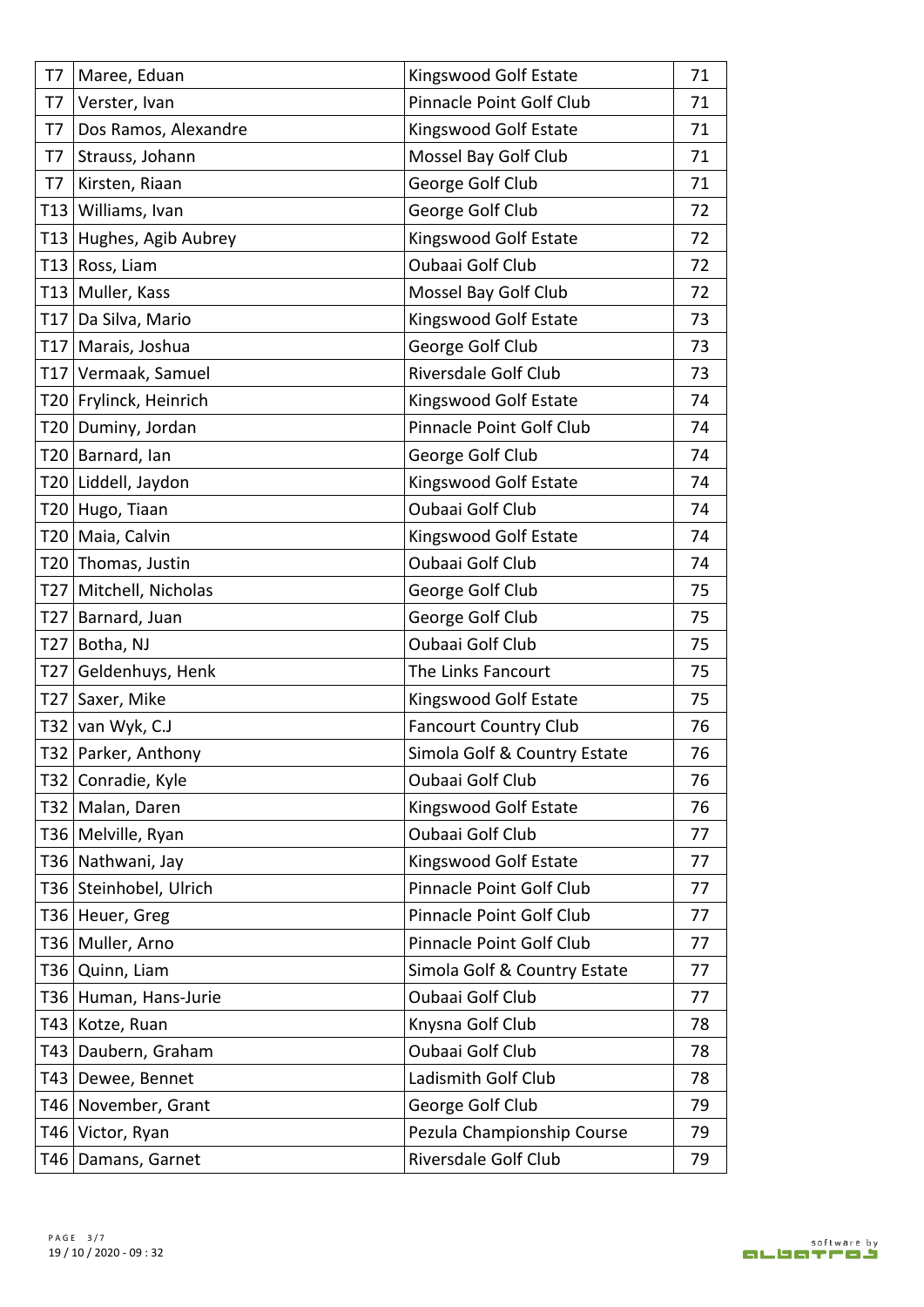| T49   Philander, Pietie   | George Golf Club             | 80 |
|---------------------------|------------------------------|----|
| T49   Murray, James       | George Golf Club             | 80 |
| T49   Malgas, William     | <b>Oudtshoorn Golf Club</b>  | 80 |
| T52 Ludick, Clive         | Kingswood Golf Estate        | 81 |
| T52   Schiefner, Morris   | <b>Fancourt Country Club</b> | 81 |
| T54 van der Walt, Desmond | Pinnacle Point Golf Club     | 83 |
| T54 Nortje, Michael       | George Golf Club             | 83 |
| T54 Botha, Michael        | <b>Fancourt Country Club</b> | 83 |
| T54   Melville, Dylan     | <b>Oubaai Golf Club</b>      | 83 |
| T54 Jacobs, Nathan        | <b>Oubaai Golf Club</b>      | 83 |
| T59 Lategan, Gean         | Pinnacle Point Golf Club     | 84 |
| T59   Walker, Chad        | Pezula Championship Course   | 84 |

# **Division B - Net adj**

Male

|    | <b>Rnk Name</b>             | <b>Homecourse</b>              | <b>Net</b> |
|----|-----------------------------|--------------------------------|------------|
| 1  | Nhlengethwa, Khanya         | <b>Kingswood Golf Estate</b>   | 64         |
| 2  | <b>Kruger, Marius</b>       | <b>Fancourt Country Club</b>   | 68         |
| 3  | <b>Richards, Graeme</b>     | <b>George Golf Club</b>        | 69         |
| Т4 | Blaauw, Zack                | George Golf Club               | 71         |
| Т4 | van der Walt, Nico          | George Golf Club               | 71         |
| Т4 | Coetzee, Pieter Hendrik     | Kingswood Golf Estate          | 71         |
| T7 | Gelderblom, Dewald          | Oubaai Golf Club               | 72         |
| T7 | Julies, Alriqye             | Riversdale Golf Club           | 72         |
| T7 | Crous, Arno                 | Kingswood Golf Estate          | 72         |
| T7 | Rooi, Damion                | Ladismith Golf Club            | 72         |
|    | T11 Barnard, Juandre        | Cathedral Peak Golf Club       | 73         |
|    | T11 Melville, Gavin         | Oubaai Golf Club               | 73         |
|    | T11 Goliath, Benjiman Isaac | <b>Beaufort West Golf Club</b> | 73         |
|    | T14 Jacobs, Brian           | Oubaai Golf Club               | 74         |
|    | T14 Carter, Geoffrey        | Kingswood Golf Estate          | 74         |
|    | T14 Muller, Rudi            | Pinnacle Point Golf Club       | 74         |
|    | T17 Siddal, Tony            | George Golf Club               | 75         |
|    | T17 Pelser, Johannes        | Albertinia Golf Club           | 75         |
|    | T19 Pretorius, Kirk         | Ladismith Golf Club            | 76         |
|    | T19 Swanepoel, A C          | George Golf Club               | 76         |
|    | T21 Groenewald, Ruan        | George Golf Club               | 77         |
|    | T21 Plaatjies, Bertram      | George Golf Club               | 77         |
|    | T23 Booysen, Joseph         | George Golf Club               | 78         |
|    | T23 Gelderblom, Aerron      | Oubaai Golf Club               | 78         |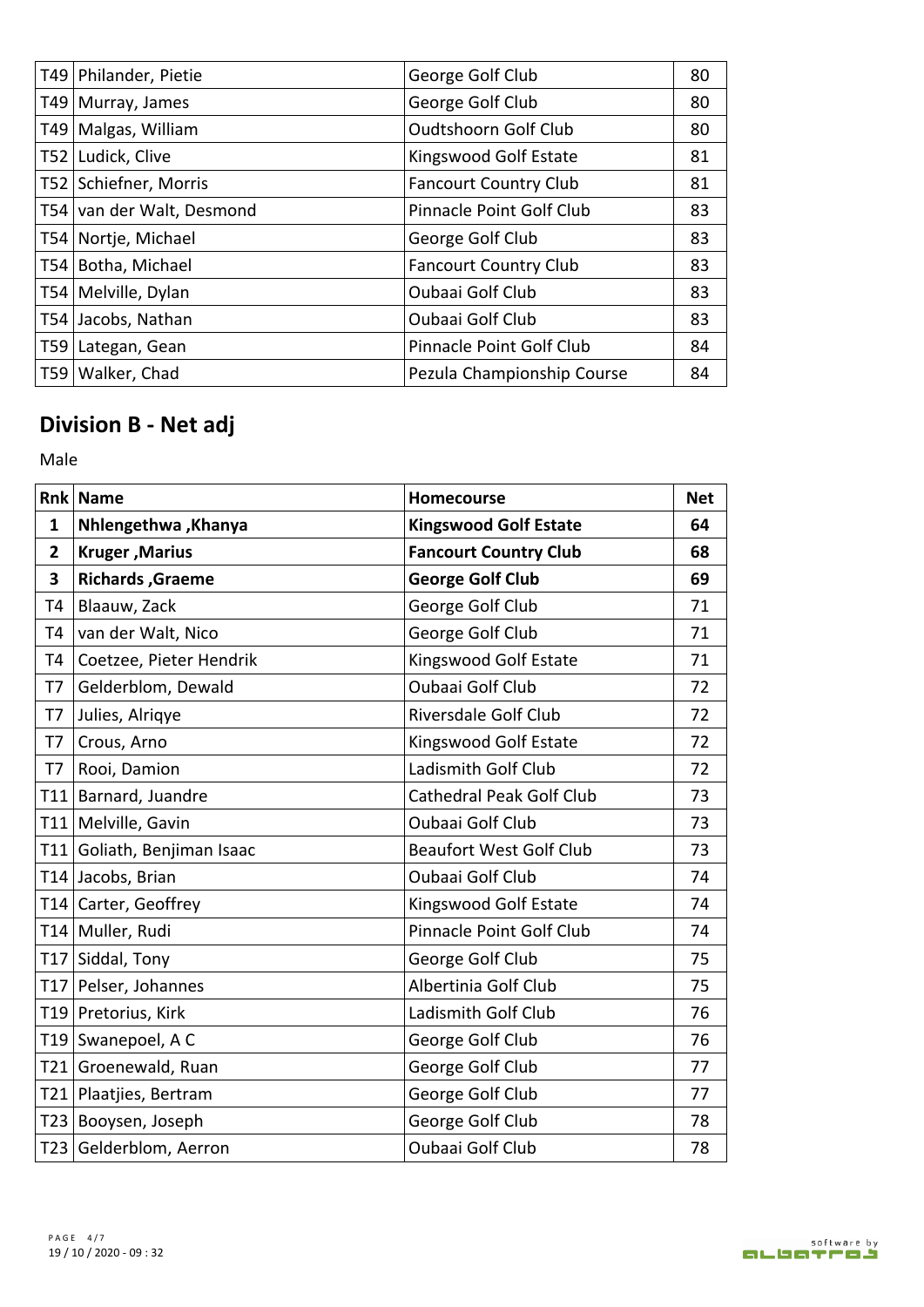| T23   Plaatjies, Andre      | <b>Oudtshoorn Golf Club</b> | 78 |
|-----------------------------|-----------------------------|----|
| T26 Hugo, Gideon            | Oubaai Golf Club            | 79 |
| T26 Bekker, Gerard          | George Golf Club            | 79 |
| 28 Conradie, Reon           | George Golf Club            | 82 |
| 29   Mcguffog, Connor Angus | George Golf Club            | 83 |
| 30 Cronje, Jacques          | Oubaai Golf Club            | 84 |

### **All - Gross**

Female

|                | <b>Rnk Name</b>        | <b>Homecourse</b>            | <b>Gross</b> |
|----------------|------------------------|------------------------------|--------------|
|                | <b>Dodds, Carey</b>    | <b>Uniondale</b>             | 75           |
|                | Furstenburg, Jasmine   | Oubaai Golf Club             | 77           |
| T3             | November, Sylken-Leigh | Kingswood Golf Estate        | 78           |
| T <sub>3</sub> | Lightley, Elizabeth    | Knysna Golf Club             | 78           |
| 5              | Bland, Sonja           | <b>Fancourt Country Club</b> | 82           |
| 6              | Pienaar, Carina        | George Golf Club             | 88           |
| T7             | Yang Furstenburg, Lili | Oubaai Golf Club             | 91           |
| T7             | Fardel, Maeva          | Kingswood Golf Estate        | 91           |

### **All - Gross**

Male **Male** 

|    | <b>Rnk Name</b>           | <b>Homecourse</b>               | <b>Gross</b> |
|----|---------------------------|---------------------------------|--------------|
| 1  | Duminy , Jordan           | <b>Pinnacle Point Golf Club</b> | 67           |
|    | T2   Potgieter, Meyer     | George Golf Club                | 68           |
| T2 | Bramford, Matthew         | Kingswood Golf Estate           | 68           |
| T4 | Williams, Ivan            | George Golf Club                | 69           |
| T4 | Maia, Calvin              | Kingswood Golf Estate           | 69           |
|    | T4 Hughes, Agib Aubrey    | Kingswood Golf Estate           | 69           |
| 7  | Ross, Liam                | Oubaai Golf Club                | 70           |
|    | T8   Dos Ramos, Alexandre | Kingswood Golf Estate           | 71           |
|    | T8   Human, Jan           | Albertinia Golf Club            | 71           |
|    | T10 Mitchell, Nicholas    | George Golf Club                | 72           |
|    | T10 van Wyk, C.J          | <b>Fancourt Country Club</b>    | 72           |
|    | T10   Marais, Joshua      | George Golf Club                | 72           |
|    | T10 Steinhobel, Ulrich    | Pinnacle Point Golf Club        | 72           |
|    | T10 Verster, Ivan         | Pinnacle Point Golf Club        | 72           |
|    | T10 Botha, NJ             | Oubaai Golf Club                | 72           |
|    | T10 Kirsten, Riaan        | George Golf Club                | 72           |
|    | T10 Saxer, Mike           | Kingswood Golf Estate           | 72           |
|    | T18 Nhlengethwa, Khanya   | Kingswood Golf Estate           | 73           |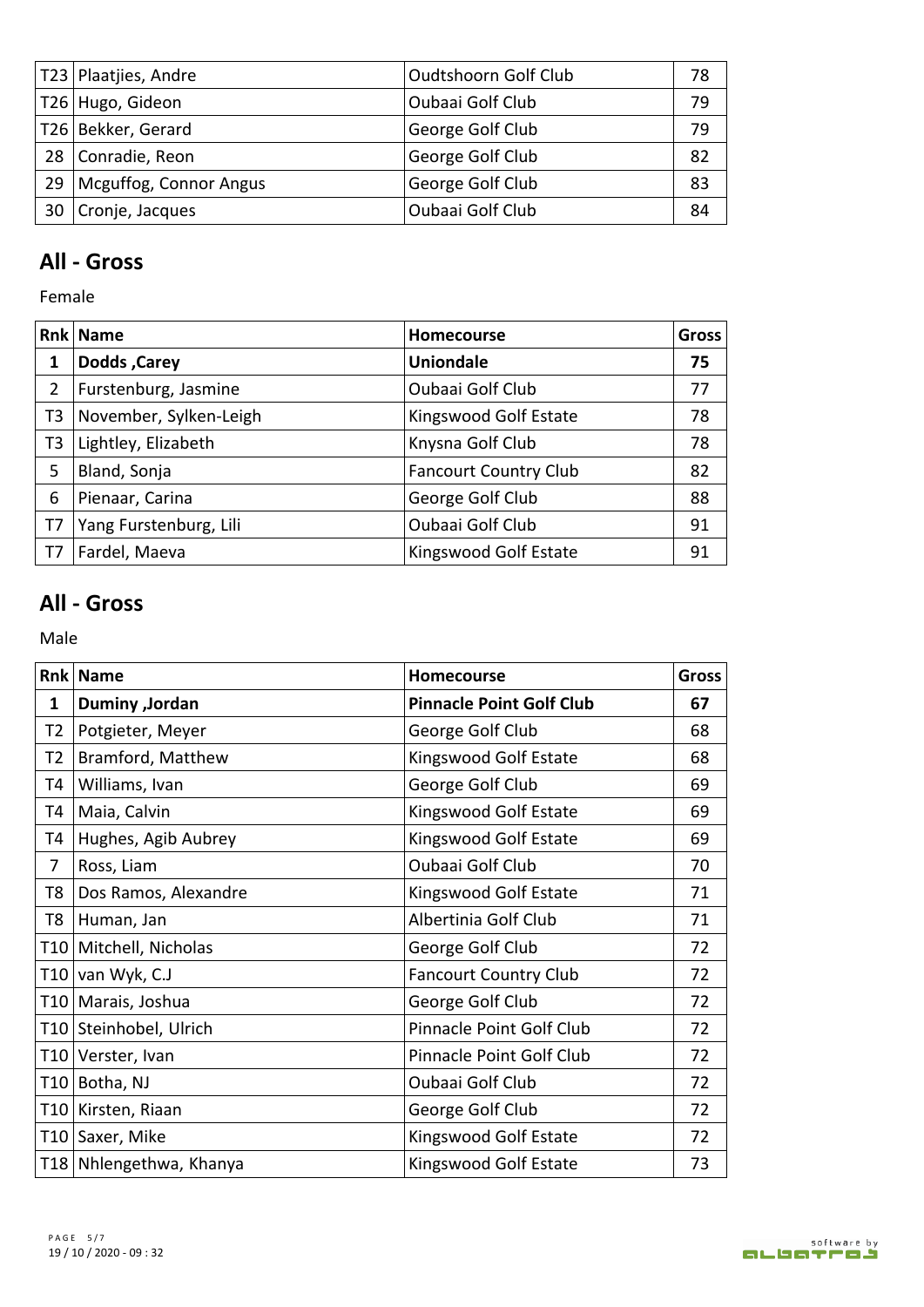|  | T18 Vermeulen (JNR), Andries | Kingswood Golf Estate        | 73 |
|--|------------------------------|------------------------------|----|
|  | T18 Smit, Pieter             | Oubaai Golf Club             | 73 |
|  | T21 Hugo, Tiaan              | Oubaai Golf Club             | 74 |
|  | T21 Steyn, Justin            | Country Club Johannesburg    | 74 |
|  | T23 Vermeulen, Ben           | Kingswood Golf Estate        | 75 |
|  | T23 Da Silva, Mario          | Kingswood Golf Estate        | 75 |
|  | T23 Maree, Eduan             | Kingswood Golf Estate        | 75 |
|  | T23 Geldenhuys, Henk         | The Links Fancourt           | 75 |
|  | T23 Parker, Anthony          | Simola Golf & Country Estate | 75 |
|  | T28 Frylinck, Heinrich       | Kingswood Golf Estate        | 76 |
|  | T28 Liddell, Jaydon          | Kingswood Golf Estate        | 76 |
|  | T28 Victor, Ryan             | Pezula Championship Course   | 76 |
|  | T28 Vermaak, Samuel          | Riversdale Golf Club         | 76 |
|  | T28 Murray, James            | George Golf Club             | 76 |
|  | T28 Muller, Arno             | Pinnacle Point Golf Club     | 76 |
|  | T28 Strauss, Johann          | Mossel Bay Golf Club         | 76 |
|  | T28 Malan, Daren             | Kingswood Golf Estate        | 76 |
|  | T36 Barnard, Juan            | George Golf Club             | 77 |
|  | T36 Conradie, Kyle           | Oubaai Golf Club             | 77 |
|  | T36 Thomas, Justin           | Oubaai Golf Club             | 77 |
|  | T36 Human, Hans-Jurie        | Oubaai Golf Club             | 77 |
|  | 40 Barnard, Ian              | George Golf Club             | 78 |
|  | T41 Nathwani, Jay            | Kingswood Golf Estate        | 79 |
|  | T41 Schiefner, Morris        | <b>Fancourt Country Club</b> | 79 |
|  | T41 Daubern, Graham          | Oubaai Golf Club             | 79 |
|  | T41 Muller, Kass             | Mossel Bay Golf Club         | 79 |
|  | T45   Blaauw, Zack           | George Golf Club             | 81 |
|  | T45   Damans, Garnet         | Riversdale Golf Club         | 81 |
|  | T45 Heuer, Greg              | Pinnacle Point Golf Club     | 81 |
|  | T45 Crous, Arno              | Kingswood Golf Estate        | 81 |
|  | T45 Quinn, Liam              | Simola Golf & Country Estate | 81 |
|  | T45   Melville, Dylan        | Oubaai Golf Club             | 81 |
|  | T45 Malgas, William          | <b>Oudtshoorn Golf Club</b>  | 81 |
|  | T52 Julies, Alrigye          | Riversdale Golf Club         | 82 |
|  | T52 November, Grant          | George Golf Club             | 82 |
|  | T52 Kotze, Ruan              | Knysna Golf Club             | 82 |
|  | T52   Melville, Gavin        | Oubaai Golf Club             | 82 |
|  | T52 Coetzee, Pieter Hendrik  | Kingswood Golf Estate        | 82 |
|  | T57 van der Walt, Desmond    | Pinnacle Point Golf Club     | 83 |
|  | T57 Melville, Ryan           | Oubaai Golf Club             | 83 |
|  | T57   Kruger, Marius         | <b>Fancourt Country Club</b> | 83 |
|  |                              |                              |    |